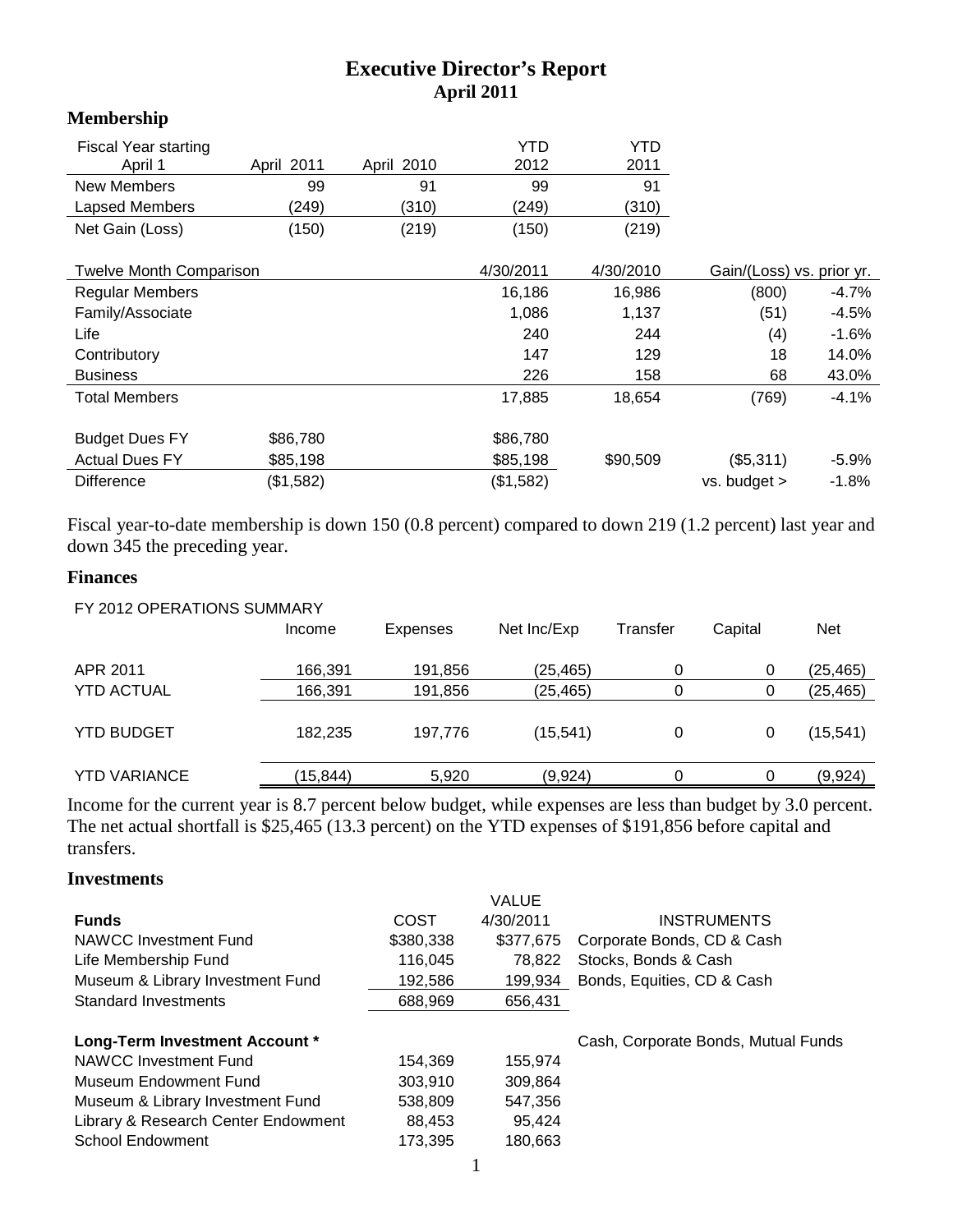| Sub-total Long-Term Investments                                                    | 1.258.936 | 1,289,281 |  |  |  |
|------------------------------------------------------------------------------------|-----------|-----------|--|--|--|
|                                                                                    |           |           |  |  |  |
| Total Investments                                                                  | 1.947.905 | 1,945,712 |  |  |  |
| *Consolidated Long-Term funds balance-Individual named account balances calculated |           |           |  |  |  |

The current values on investments reflect paper gains and losses due to market fluctuations. Since most of our fixed income investments are held to maturity, actual gains and losses will only occur at maturity or when an investment is sold.

# **Development**

Regular donations total \$12,666 YTD versus \$28,853 the previous year. Overall giving is up since last year's amount included a \$21,000 restricted contribution. Pledge payments YTD are \$10,000. In-kind donations total \$40 versus \$285 last year. In-kind donations do not include items donated for which the value is not determined.

The donor reception invitation list for the National Convention was prepared for donors who gave \$100 or more in the 2011 fiscal year. The list also includes persons from our 1943 Heritage Society and the John Harrison Endowment Society.

# **Information Services**

Our new online Business Directory is almost ready to be rolled out. We are working to integrate the mapping portion of the directory with the search operation.

We purchased and installed a gigabit switch for the NAWCC and WatchDig servers. Both servers are connected to the firewall through the switch. We also installed two 1-terabyte external USB hard drives and connected them to the new WatchDig server. We plan to back up the NAWCC web server through the gigabit switch to the WatchDig server and then to the USB drives where the backups will be stored. This will free space on our NAWCC web server and facilitate faster backup transfers.

We ordered and installed 3 new hard drives for the NAWCC web server. The next step is to add them to the drive raid array configuration of the server so we can take advantage of the additional space. We hope to gain between 300 and 400 additional gigabytes of disk space.

Information Services has been assisting Sam Sherman from the School in his outreach to the Veterans Administration to attract students to the NAWCC School of Horology. We worked up a PowerPoint presentation and set up a laptop for him to use when presenting to the veterans. We have also created CDs with the School Catalog to hand out at PA and NJ military installations.

## **School of Horology**

Classes continued for the month of April with C-1100 (Misc. Clock Movements) and C-1200 (Advanced Clock Repair) for the Clock Program and W-1100 (Business and Repair Problems) for the Watch Program. The School held one tour for a prospective student and enrolled one student in the School.

Sam Sherman attended a college fair and spoke at Fort Indiantown Gap and Walter Reed Army Medical Center to promote the School. The School of Horology has been chosen as one of eight schools to be promoted by the Veterans Affairs Administration through Fort Indiantown Gap.

The SOH service center has had a steady stream of watch and clock repair work. The service center continues to repair and sell timepieces for customers. The customers pay for repairs plus the service center receives a commission off each sale. The School continues to list School items as time allows and when items are available. The items are sold on the 4Sale\$NAWCC site and the School's eBay store.

# **Museum/Library**

The Museum's admission revenue for April was \$4,514. Visitation for April was 1,008 visitors including 42 NAWCC members (4%). NAWCC Store sales for April were \$4,110. The Museum has begun the work of drafting an independent strategic plan using templates and examples provided by the American Association of Museums and David Dunn. A draft of this plan will be provided to the Museum Collections Committee in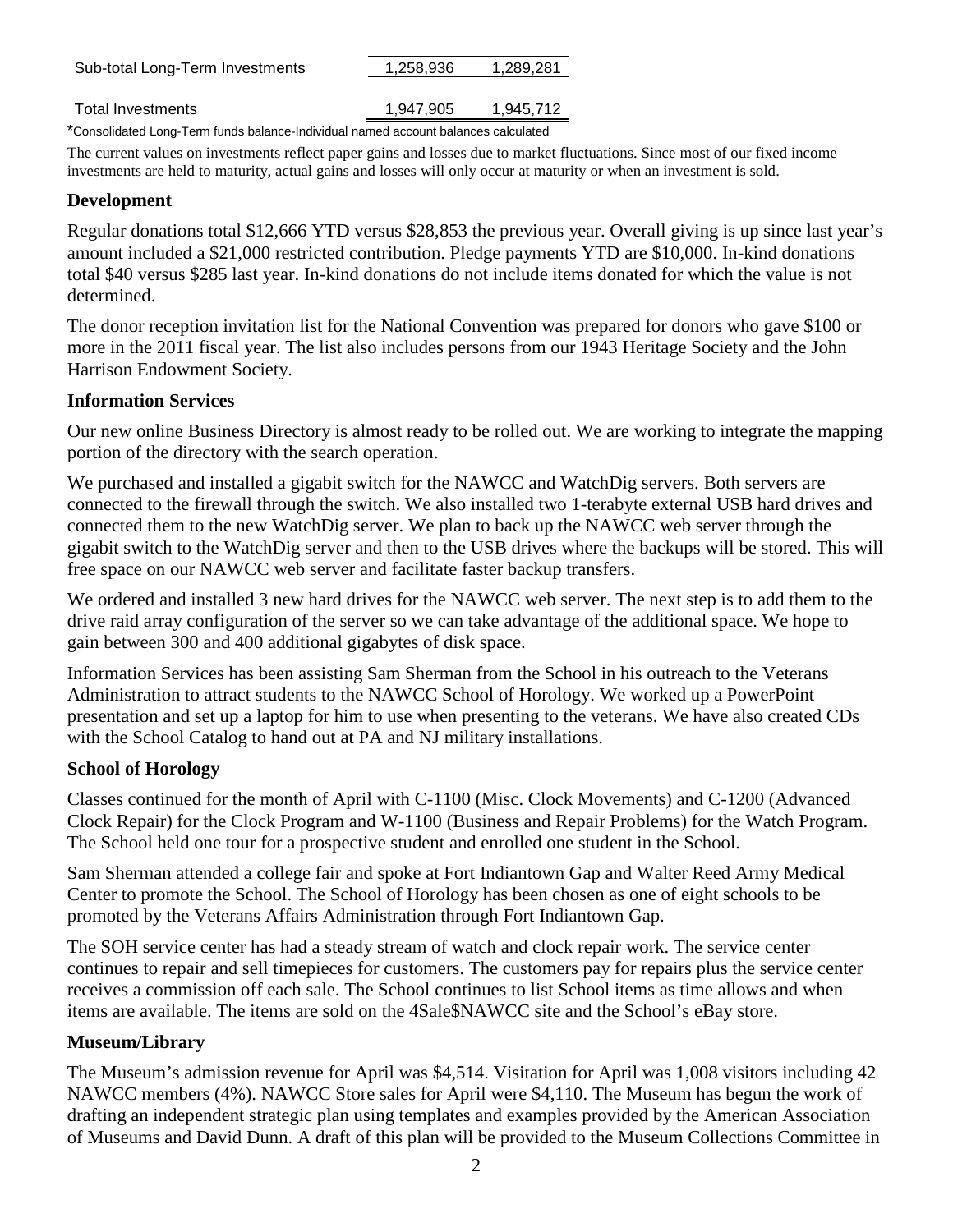early June for comment and then presented to the American Association of Museums Accreditation Commission in July as part of the Museum's Self-Study.

The Museum's online searchable collection database recorded 2,321 searches via the database's website. The Museum presented the material from the estate of the late Ursula Metsker to the Museum Collections Committee for accession to the collection. The Museum's HVAC System is now being constantly monitored and adjusted manually to maintain acceptable humidity and temperature levels in the Museum. The Museum Director now monitors the system both from his workstation at the Museum and from his home on the weekends. The automated system controls cannot be trusted to do this effectively.

The Museum opened 2011's exhibit, Clockworks, in April. The exhibit received great regional press coverage, including full-page treatments in both the Lancaster and York Newspapers (circulation of over 100,000 print). The James Bond exhibit closed at the end of April. This exhibit received a great deal of coverage in print and online. Ian Fleming's Rolex wristwatch will continue to be exhibited throughout 2011 through arrangements with the Fleming family.

The Gallet Watch Group has taken several down payments on their Museum Edition Flying Officer watch. The Museum was approached by Hamilton Watch to take part in the 120th anniversary of the brand in 2012. This may involve Hamilton's sponsorship of exhibits and events at the Museum and promotion of the Museum and its collection at a special exhibit being planned for New York City in 2012. The Museum Director is finalizing a plan for promoting NAWCC Membership with Museum visitors that highlights the local benefits of NAWCC Membership.

The Library had 162 visitors for the month and loaned 223 items; 100 research and reference questions were answered, 50 items were donated, and 8 acquisitions were purchased.

### **Publications**

The June *Watch & Clock Bulletin* was sent to the press the last week of April. The June issue, although reduced to 112 pages from 128, features 11 articles. Additional content was possible with the removal of Chapter Highlights to the *MART*, now renamed the *Mart & Highlights*. Planning for the August issue was underway in late April. New articles continue to be received and reviewed.

The June *Mart & Highlights* was delivered to the print vendor on Tuesday, May 10. The *Mart & Highlights* is 80 pages; 28 pages of the issue are Chapter Highlights. Seven pages were devoted to content specific to the 2011 Convention, including a mart floor plan and a full-page listing of mart tableholders. Additional emails and letters were sent to Convention tableholders to encourage advertising, resulting in five additional ads for the Convention section. Regional, custom advertisers, and auction house reminder letters and emails were also sent. Compared to mid-2010 issues, our advertising income for the June issue was good, approximately \$23K (compared to \$25.5K for the April 2011 issue but better than the preceding four issues).

Corrections are underway on Tom Spittler's *Clocksmakers and Watchmakers in America by Name and by Place*—an end is in sight. Peer review comments were returned for Richard Watkin's *Watch Collecting* book, and Richard is now working on corrections and changes. Philip Balcomb's *The Clock Book* is on hold pending communication with the copyright holders.

Updates were made to the Education and Library areas of nawcc.org website. The right-side menu module was standardized across nawcc.org. Work on WatchDig, our new watch website initiative, continues to be a major focus of the Department. WatchDig editorial policy was developed in April, and staff continues to post content and review all posts.

Copyediting and proofing continue on all marketing material: primarily eHappenings and press releases. The School catalog was redesigned, a School pennant was designed and ordered, and new School brochures were ordered. A new NAWCC years-of-service button was designed. New NAWCC Student and Museum membership application brochures were designed. The Publications Department annual report was prepared.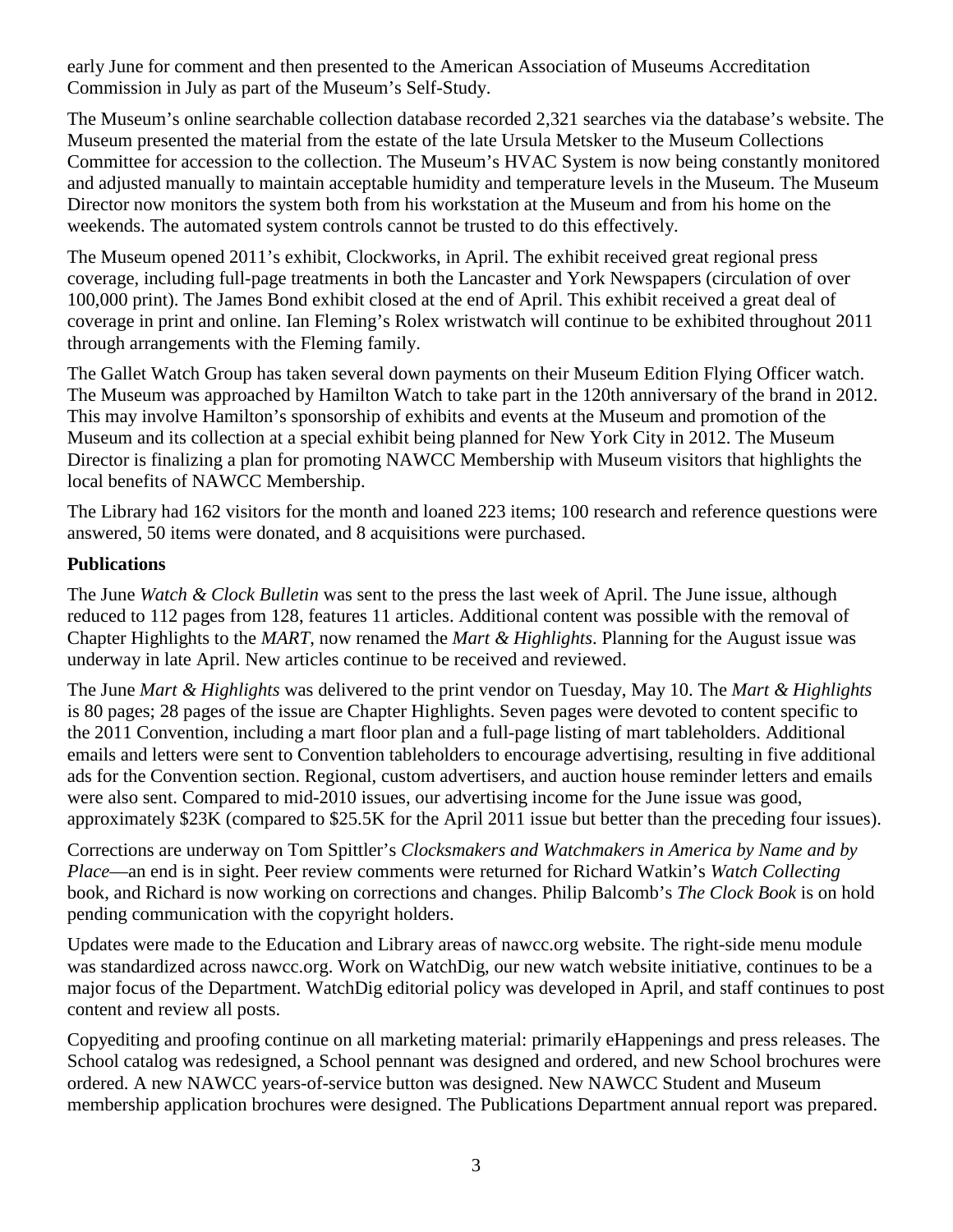The department continues to adjust staff hours within a fixed budget. Amy Klinedinst works two days a week. Hugh Dougherty and Freda Conner gained hours and now both work 39 hours per week. Hugh was promoted to salary status and has assumed primary editorial responsibility for Watchdig.org and *Mart & Highlights*. Diana is now working three days per week in the office and working at home two mornings per week, logging in to the office via a virtual private network, with primary focus on the *W&C Bulletin* and Department management.

### **Communications**

Communications maintained the various NAWCC websites, monitoring and troubleshooting all NAWCC online resources, and provided technical advice and individual customer service via phone and email. Completed and sent the April/May edition of our bimonthly eHappenings member newszine. Continued working with Higher Logic to coordinate the new upgrade of our Community site. Sent Constant Contact email blast to advertise Metsker auction, sent special survey materials to volunteers of our new Watch exam test program, and sent another targeted Appraisal class Constant Contact mailing to membership. Various other Constant Contact epress releases and notifications were sent. We are still developing our new Business Member directory computer program. Invoiced and emailed various chapter notices and newsletters (Chapter 3, Chapter 1), coordinated with Chapters to update and upgrade Chapter websites. Helped advertise and market new Museum exhibit opening Clockworks. Developed and sent press releases for Teddy Bear Tea and May Calendar of Events to area media. Rendered special computer services to IT server team as required.

Communications contacted and planned menu with SEI Catering for annual picnic, planned farewell reception for departing volunteers, followed up on developing vendors for Hops 'N' Clocks 2011, aided in the setup, hosting, and teardown of Clockworks exhibit opening. Coordinated the 2011 Fiscal Celebration Luncheon for staff and volunteers, researched location for SOH graduation program/dinner (on-site visit required), and organized all details for menu and graduation RSVPs. Facilitated visit of York and Lancaster Newspapers to do feature stories on Clockworks opening, organized and facilitated Fox 43's taping of segments promoting Teddy Bear Tea and Clockworks exhibit sequences. Special Events team finalized plans for exhibit opening, including food, entertainment, decorations, etc. The special events manager researched various restaurants in Kansas area for the BOD meeting for the annual convention, notified area media regarding Ian Fleming's watch and its continued display, interview with Lancaster Newspapers regarding our inclusion in "etiquette" feature.

### **Education/Volunteers**

We purchased a webinar program—ReadyTalk from TechSoup—that should meet our requirements to begin offering webinars in the late summer/early fall after initial testing with the program by staff. We spent much time this month on the installation of the Clockwork exhibit and held the opening of the exhibit on Thursday, April 21.

We continue to process financial awards for the 2011-12 school year as School of Horology incoming students complete their FAFSA. We are also completing exit counseling for students who have borrowed loans for this current school year and who will be graduating. These exit counseling sessions are required by federal regulations.

We met with three new volunteers. One volunteer will be working in the archives, while the other volunteer, who is currently enrolled at Penn State in the physics program, will be working on developing an educational program on physics in horology. Our third volunteer has experience with computer programming and will be working on the WatchDig program. We also said our goodbye to one of our AARP enrollees who has been with us for over two years. AARP will be placing another senior worker at our facility in the coming month. Total Volunteer Hours for April: 436.5

We are preparing materials for the Teddy Bear Tea, Civil War Watch Workshop, and beginning to promote the Annual Hops 'N' Clocks event. We conducted a TV interview on the Teddy Bear Tea for Fox 43 news.